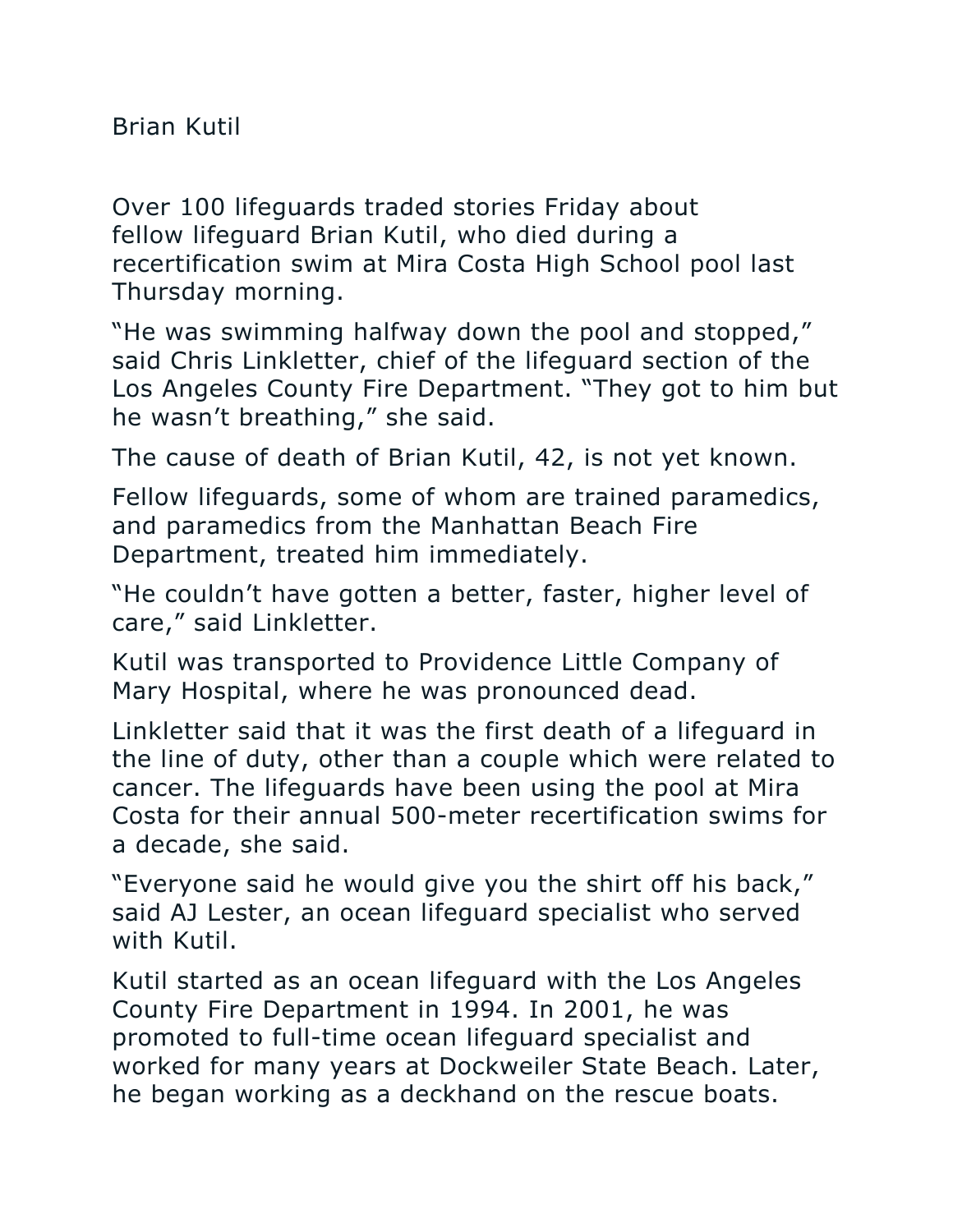"He was a great lifeguard, but when he got on the boats, he found his calling," said Lester. "He took a lot of pride in it."

"He taught me a lot of what I know about boats," he added.

Most recently, Kutil worked *Baywatch Del Rey*, *Santa Monica* and *Cabrillo*.

"Whenever you were around him, you were laughing," said Lester. "On a rescue boat, we might all be laughing and then get a 911 call. He was the guy you wanted backing you up."

Kutil grew up in El Segundo. He swam and played water polo at El Segundo High School. After graduating in 1991, he went to El Camino College, where he joined the swim team.

Corey Stanbury, his coach at El Camino, said that Kutil was one of the better swimmers he's seen in his 27 years there. He noted that Kutil still held the fifth fastest time for the 1,650-yard swim. He was particularly impressed by Kutil's work ethic.

"He worked so hard that after a workout, when he got out of the water, he would run to the bathroom and throw up," he said.

Kutil's sudden death has shaken the lifeguarding community, Stanbury said.

"Some of my swimmers really looked up to him," he said. "They're pretty shocked by his passing."

Stanbury thought that Kutil had "a real love for water, all things of the ocean."